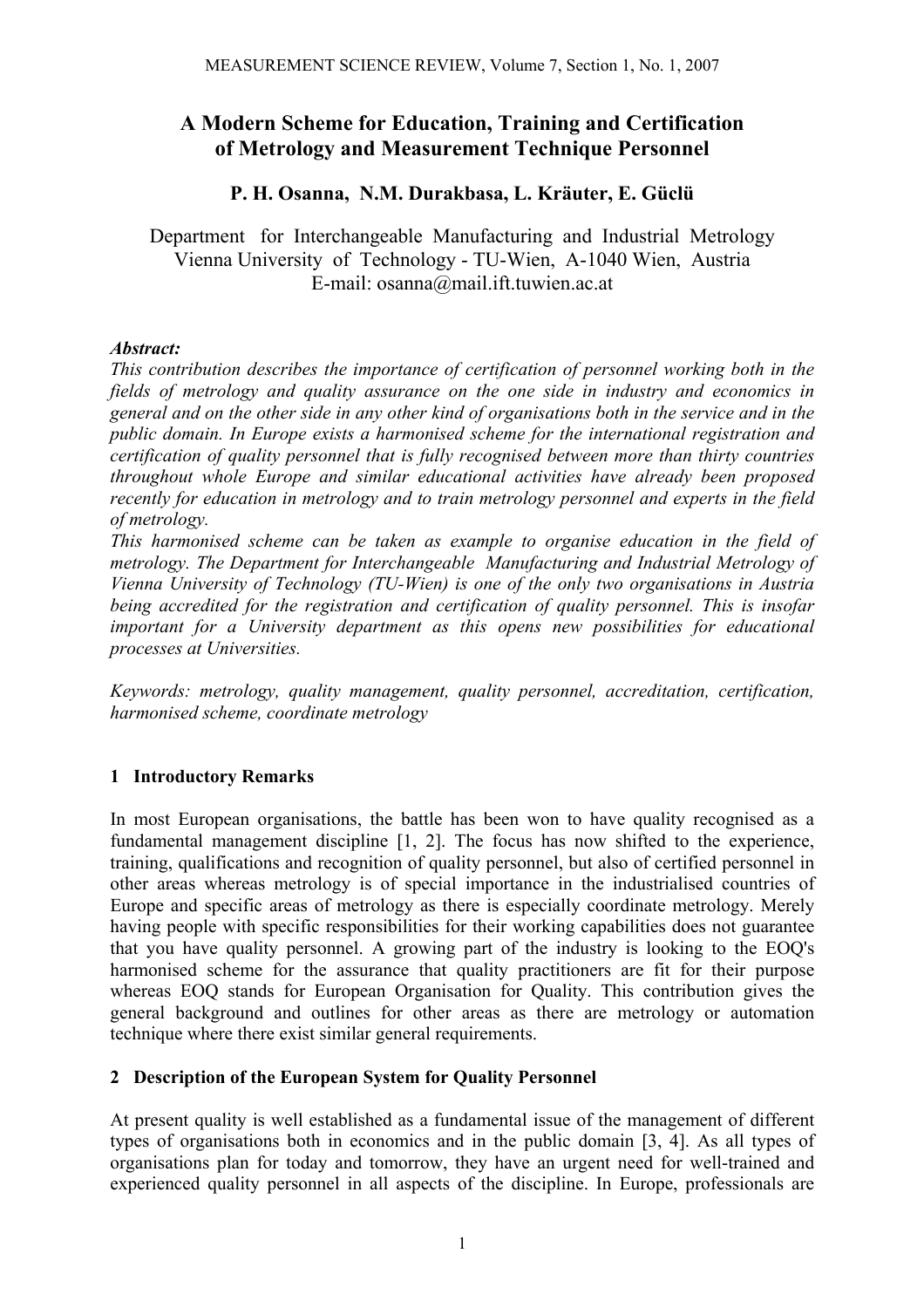now more mobile than ever and, with moves towards greater harmonisation of business practices within the European Union and beyond, there is a real demand for a European system of quality training and qualifications but also in other areas as metrology.

Such a system exists in the form of the "EOQ Harmonised Scheme" for the qualification, certification and registration of quality personnel [5]. The European Organisation for Quality EOQ established the scheme as part of its mission to strengthen Europe's economic system by promoting improvement in all aspects of quality - from developments in quality systems management through to the use of quality as a competitive market force by anticipating customer needs and creating customer confidence. As the co-ordinating body and catalyst for its more than thirty national full member organisations (FMO's), the EOQ has a unique outlook on the contribution that quality makes to organisations of all types, in all sectors, right across Europe.

The "EOQ Harmonised Scheme for the Qualification and Registration of Quality Personnel" was introduced in 1994. It uses the training and qualification schemes that already exist in most of the EOQ's member countries and strengthens them by harmonising the relevant procedures. But the EOQ scheme does not prescribe how the training of quality personnel should be conducted. The EOQ's goal is to achieve mutual recognition of qualifications within the scheme and, hence, the registration and certification of quality personnel.

### **3 Different Categories of Quality Personnel According to the European Harmonised Scheme**

Several categories of quality personnel are identified by the EOQ scheme:

- An **EOQ quality professional** is, for example, a quality engineer with responsibilities for devising and applying quality techniques.
- An **EOQ quality systems manager** holds the responsibility for the creation and implementation of a quality system within a company or organisation.
- An **EOQ quality auditor** is a person qualified to conduct external (third party) audits.
- An **EOQ TQM assesso**r is qualified to perform self-assessments (internal assessments) and/or third party assessments (external assessments). Such a person is also eligible to take part in the assessment process for the national quality awards. The assessments are performed according to Business Excellence models, European or equivalents.
- An **EOQ TQM leader** is qualified to lead, coach and support in a professional manner management and staff of an organisation in the management of change towards TQM, in accordance with TQM/Excellence models, either European or equivalents.

Besides these categories there exist also personnel that is engaged in the fields of environmental management and health and security management:

- An **EOQ environmental systems manager** holds the responsibility for the creation and implementation and further development of an Environmental Management System (EMS).
- An **EOQ environmental auditor** is qualified to perform environmental audits (2nd and 3rd party audits).
- An **EOQ health and safety systems manager** holds the responsibility for the creation and implementation of a Health And Safety Management System (HSMS). An EOQ health and safety auditor is qualified to perform health and safety system audits (2nd and 3rd party audits).

The EOQ scheme has been welcomed as being genuinely European and has been commended for its openness, transparency and credibility in the eyes of a wide range of users.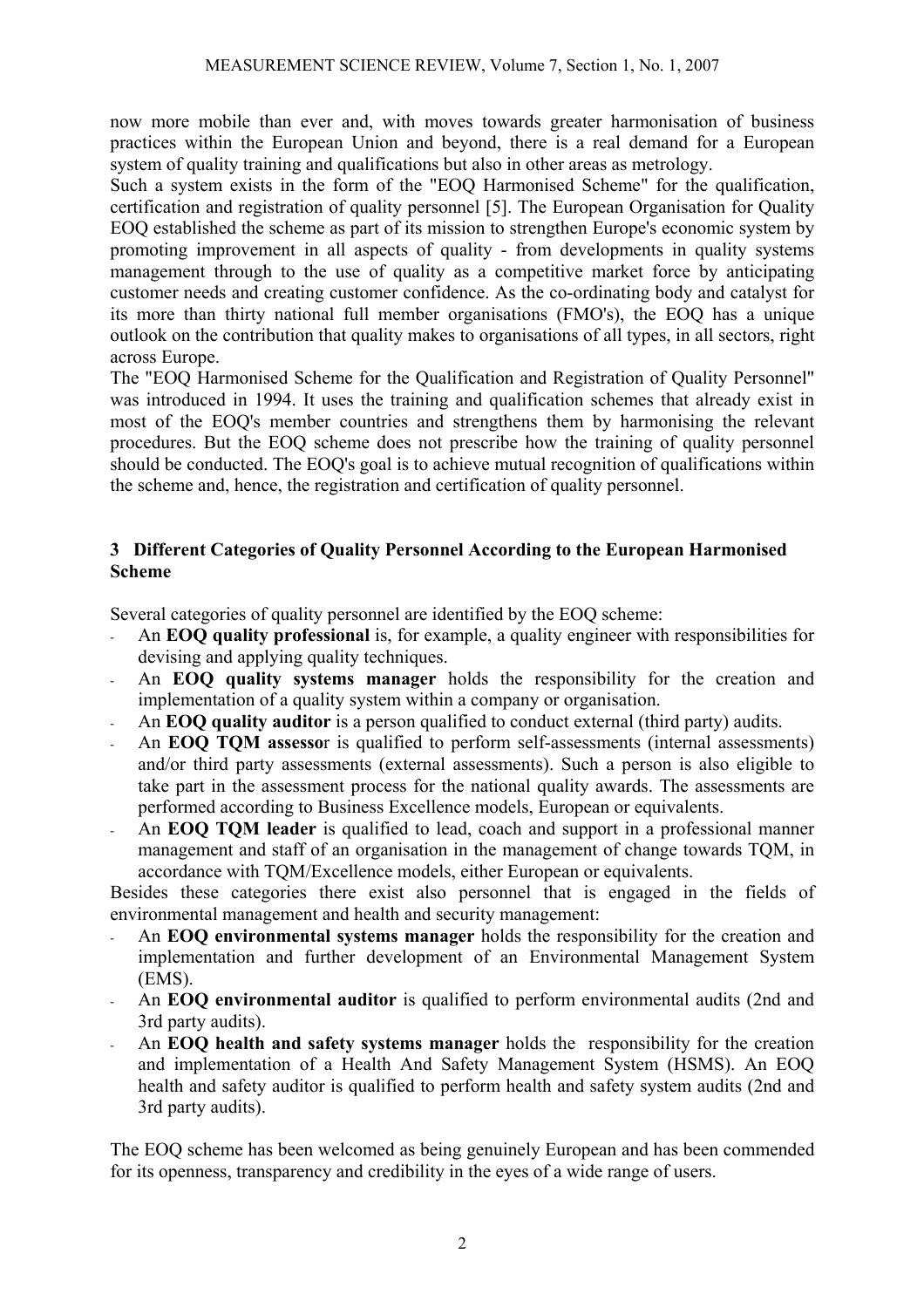### **4 The Structure of the European Scheme for Quality Personnel**

To set up its harmonised scheme, EOQ first agreed with its participating FMOs on the requirements needed to achieve international conformity. Harmonised EOQ rules and procedures were then established for both the qualification and the registration of quality personnel. These rules and procedures are based on EN 45013 General Criteria for Bodies Operating Certification of Personnel and the ISO 10011 series standards. The FMOs are the EOQ's national agents for the scheme. For an FMO to be recognised as an agent, it must either prove that it is accredited as a certification body by its national accreditation authority or undergo a rigorous peer evaluation by auditors appointed by the EOQ for that purpose. All recognised FMOs are also audited periodically by EOQ. Participating FMOs must satisfy EOQ at all times that national procedures meet the requirements of the harmonised scheme. FMOs are also obliged to recognise the training and certification provided by other bodies in their countries, so long as they meet the EOQ scheme's rules and requirements. Each FMO offers up successful candidates (trained by themselves or by other qualifying and registered national bodies) in the five categories to the EOQ General Secretariat, which is the central point for registration and the issuing of certificates. Each registration and certificate carries an exclusive identification number, which ensures that each record is dedicated and can easily be traced and updated as necessary.

#### 4.1 EOQ Quality Professionals:

Candidates for the EOQ quality professional category should hold a university degree or equivalent relevant to their fields of employment. To cope with a wide variety of national education systems, the definition of equivalence to a university degree is left to the discretion of the FMOs participating in the scheme. Before qualifying as an EOQ quality professional, the candidate should have gained appropriate practical workplace training and experience over a minimum period of one year. In addition, they should have at least one year's practical experience in quality assurance. Certain personal characteristics are closely associated with the designation of EOQ quality professional. Individuals should be open-minded, honest, loyal, skilled and be ready to accept and to learn new techniques. Ability to work in teams and cost-consciousness are additional characteristics.

Capabilities after the relevant training courses EOQ quality professionals must be competent in all quality assurance techniques. These competencies cover the understanding and practical application of disciplines throughout the life-cycle of product or service delivery.

#### 4.2 EOQ Quality System Managers:

Candidates for the EOQ quality systems manager category should hold a university degree or equivalent, relevant to their fields of employment. Again, the definition of equivalence is a matter for the agent FMO. Before qualifying as a quality systems manager, the candidates should have accumulated appropriate practical workplace training and experience over a minimum period of two years. In addition they should have at least two years' practical experience in quality assurance, part of which should be in quality systems management. EOQ quality systems managers should be open-minded, quality-minded, honest, loyal, skilled and ready to accept and to learn new techniques. They should have managerial abilities, demonstrate the ability to work in teams and should be cost-conscious. Capabilities after the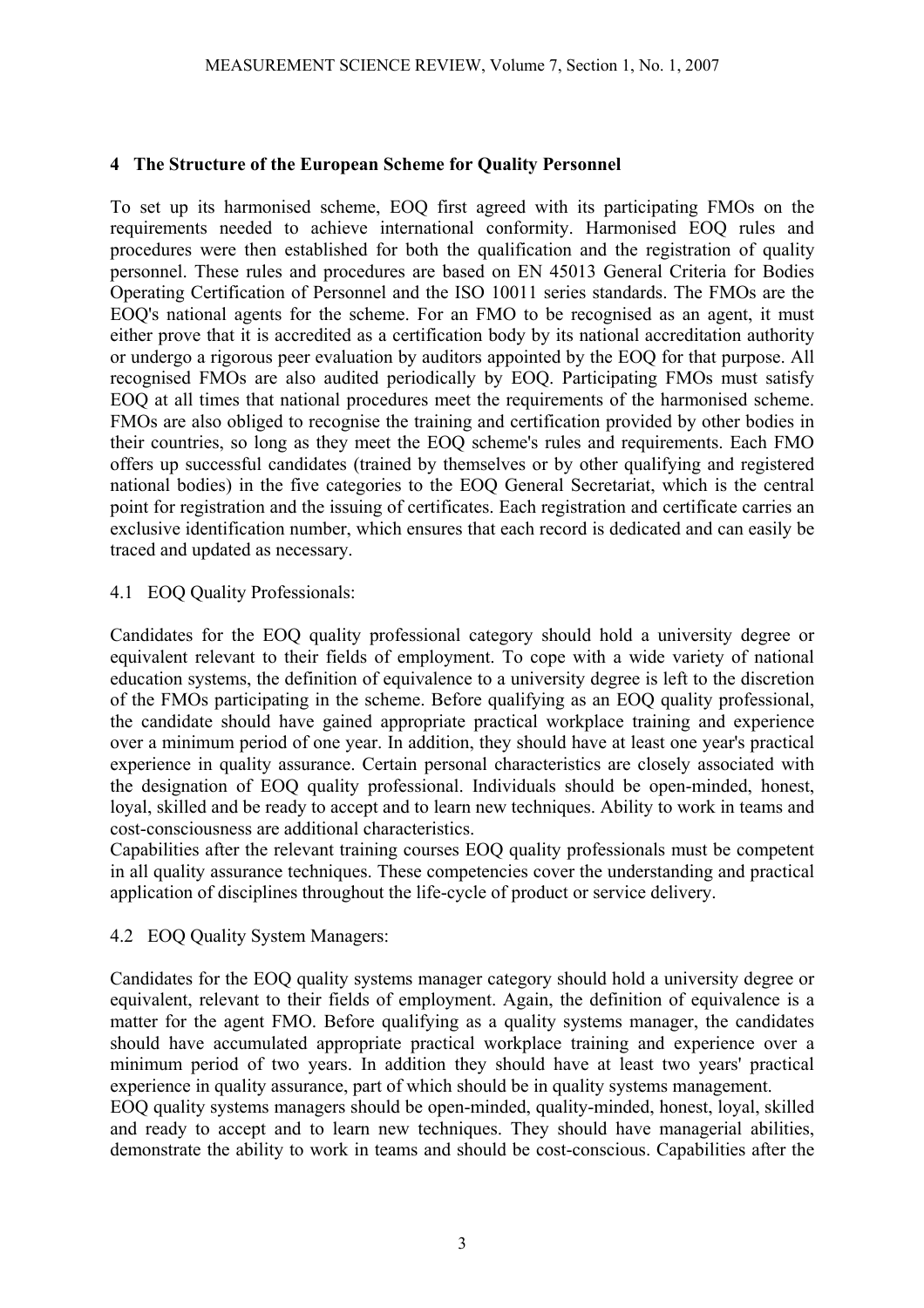relevant training courses EOQ quality systems managers must be competent in all quality management techniques.

EOQ quality systems managers must have the ability to install quality systems that meet the requirements of any size of company and to act as the management representative.

### 4.3 EOQ Quality Auditors:

The candidates for the EOQ quality auditor category must have met the qualification requirements of EOQ quality professionals or EOQ quality systems managers. In addition they must have a minimum of four years' appropriate, fulltime, practical workplace experience, at least two years of which should have been in quality assurance/management activities. Prior to qualification, the candidates must undergo training in the conduct and management of audits.

After the relevant training courses EOQ quality auditors must be competent in all the adequate quality related techniques required for quality professionals and for quality systems managers. Before recognising a candidate as an EOQ quality auditor, EOQ must be convinced that this person is able to carry out a first-class audit.

#### 4.4 Other Categories of Personnel:

As already mentioned in chapter 3 there do exist also other categories of personnel whereas the specific descriptions of competences and requirements can be found in the reference [5].

## **5 Establishment of a Certification Organisation**

The Department for Interchangeable Manufacturing and Industrial Metrology (Abteilung Austauschbau und Messtechnik - AuM) of the Institute of Production Engineering at Vienna University of Technology (TU-Wien) started its work for establishing itself as a certification body for quality personnel in 1996 after having been granted with an EN/ISO 9001 certificate for quality management of educational processes by a well known international certification corporation in July 1995 being world wide one of the first University Institutes having such a certificate [4]. The building up of the specific quality management system with all necessary documents was a very hard task and it took the Department more than two years to fulfil that task. Part of the system is a specific educational scheme that takes into consideration that also young academics especially in the engineering field will be candidates for excellently trained quality personnel (see Fig. 1).

#### **6 The Proposed Scheme for Education, Training and Certification of Metrologists**

In analogy to the harmonized scheme for quality personnel a proposal was made for education, training and certification of metrology personnel and persons working in specific areas of metrology as there are production metrology or coordinate metrology [7, 8].

The scheme shown in Fig. 2 is valid for education of experts and leaders in metrology and it is in conformance with Fig. 1 considering the structure of stages and also most of possible assumptions for acquiring the different categories of quality personnel as described in chapter 3 following the adequate European system for quality personnel. There are parallel possibilities for obtaining the common stage of documented practical experience. One way is through studies and thesis on related topics, the other way is through special training and obtaining of the certificate.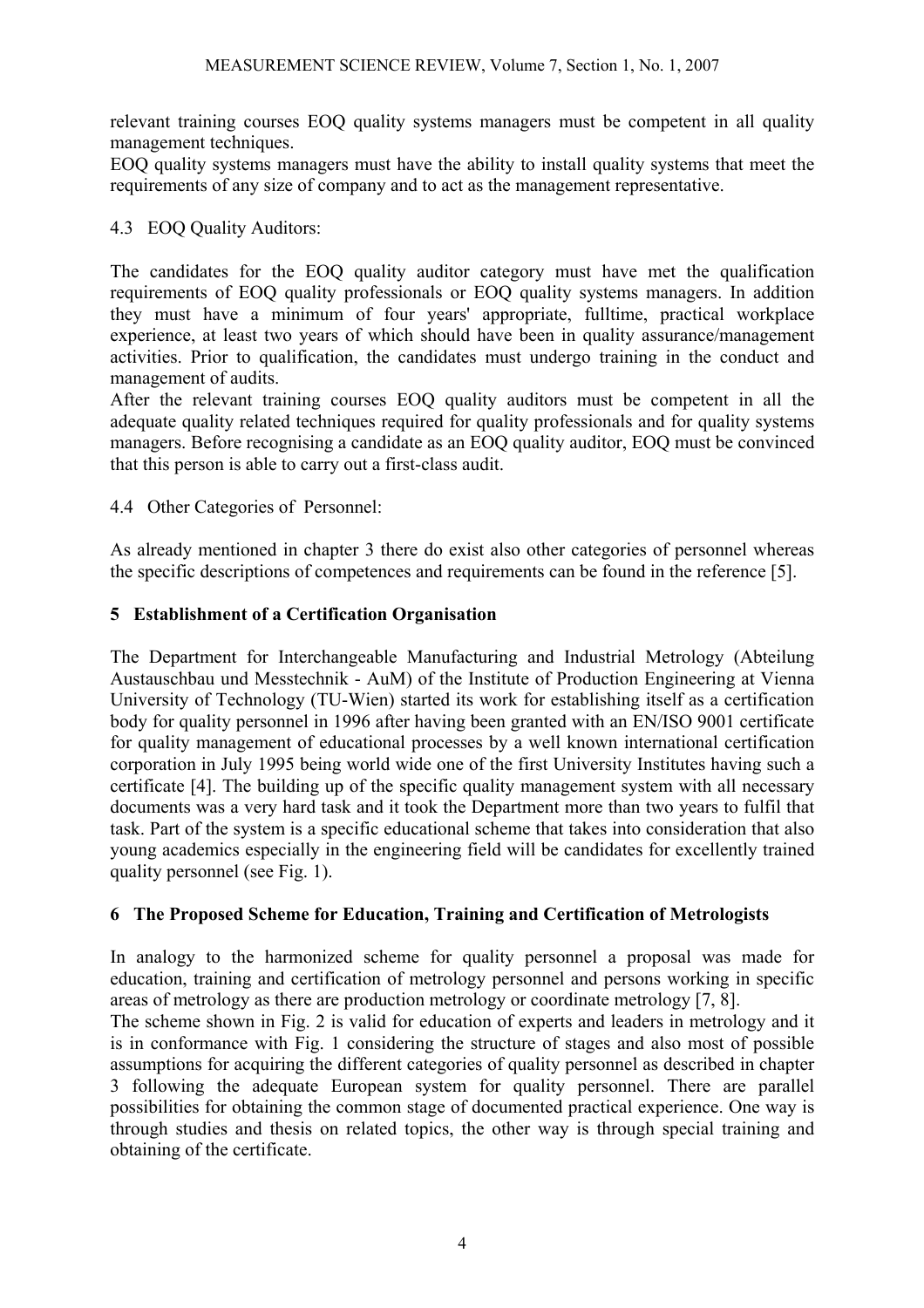The highest level or position that may be obtained within the proposed scheme is the metrology expert and leader. The experts and leaders in metrology lead, coach and support in a professional manner the metrology staff of an organisation or the complete staff of an independent or states owned metrology laboratory.



 **Figure 1.** Scheme for Training of Certified Quality Personnel

#### **7 Personnel working in coordinate metrology as typical example for metrology personnel**

The application field of coordinate metrology is continuously increasing, due to the universality and flexibility of coordinate measuring machines (CMM). Their varying applications require a high degree of basic and action knowledge from the CMM operator and measurement planner, in order to achieve measurement results with the smallest possible measurement uncertainty. Measurement errors in coordinate metrology are caused by the operator, environment, workpiece and measuring machine.

Only very little information is available on the influences of the operator, although this can be the cause of the greatest deviations in results. To achieve measurement results with small uncertainties that are reliable and largely operator-independent, it is necessary to place emphasis on the operator's education. In addition to skills for handling of instruments and software the operator has to possess a well-founded knowledge of instrument technology and the evaluation process, closely connected with extensive knowledge of physics and mathematics, metrological experience, and thorough knowledge of engineering design standards. This can only be guaranteed by a comprehensive and profound training.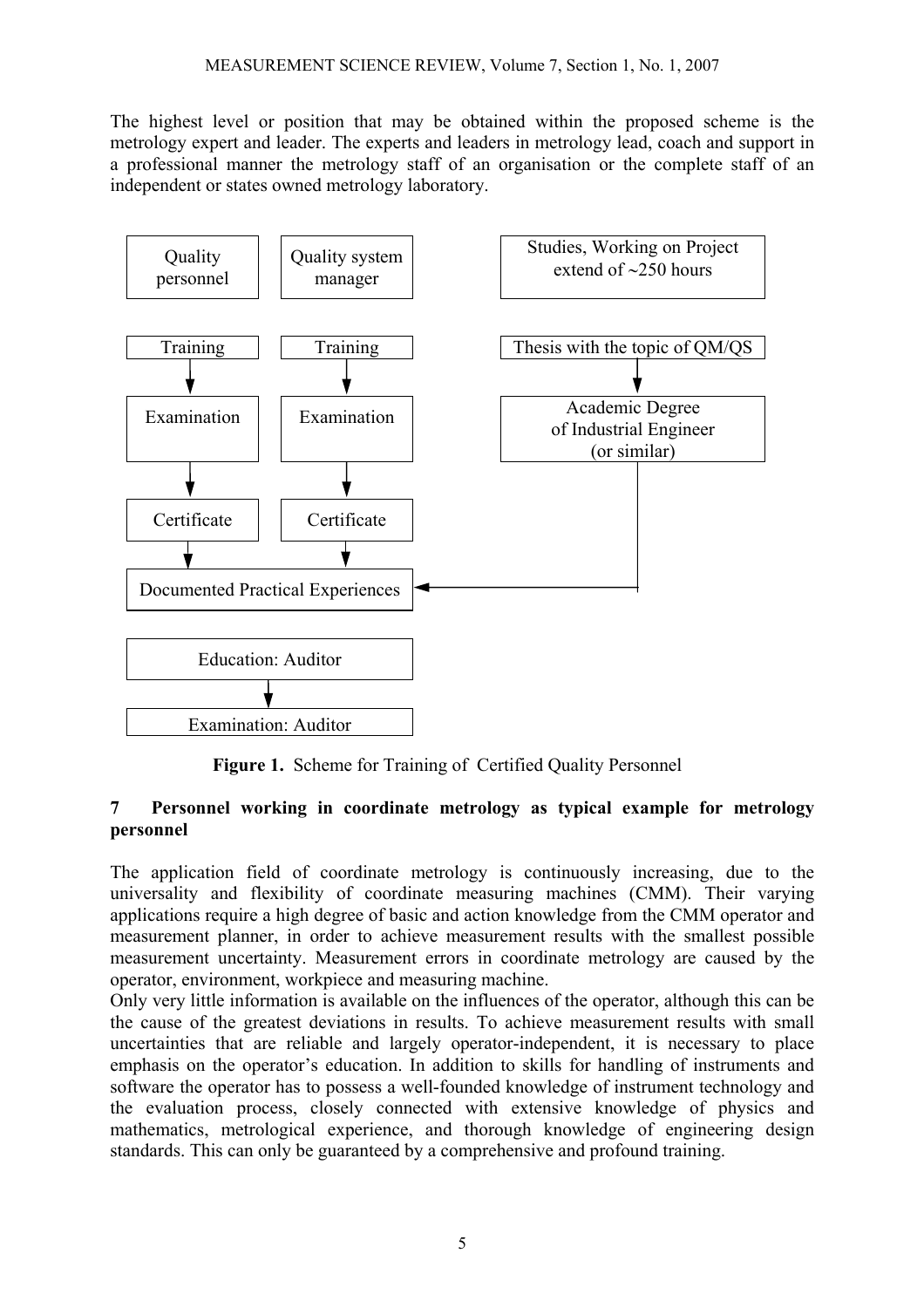## 7.1 The competence of personnel:

Under the competence of a person or personnel in general it can be understood a person's demonstrated knowledge, skills and attributes and the demonstrated ability to apply knowledge and skills; by means of the results of standardised examinations the competence and its extent is demonstrated and stated in a certificate respectively [7].

In coordinate metrology the term competence level expresses that according to common CMM practice knowledge or qualification of different depth and theoretical background is needed when carrying out measurement tasks on or with a CMM.

The described system distinguishes between the three levels

- CMM-user,
- CMM-operator and
- CMM-expert

of user profiles, which are common with CMM practice [7, 8]



**Figure 2.** Scheme for Training of Certified Metrology Personnel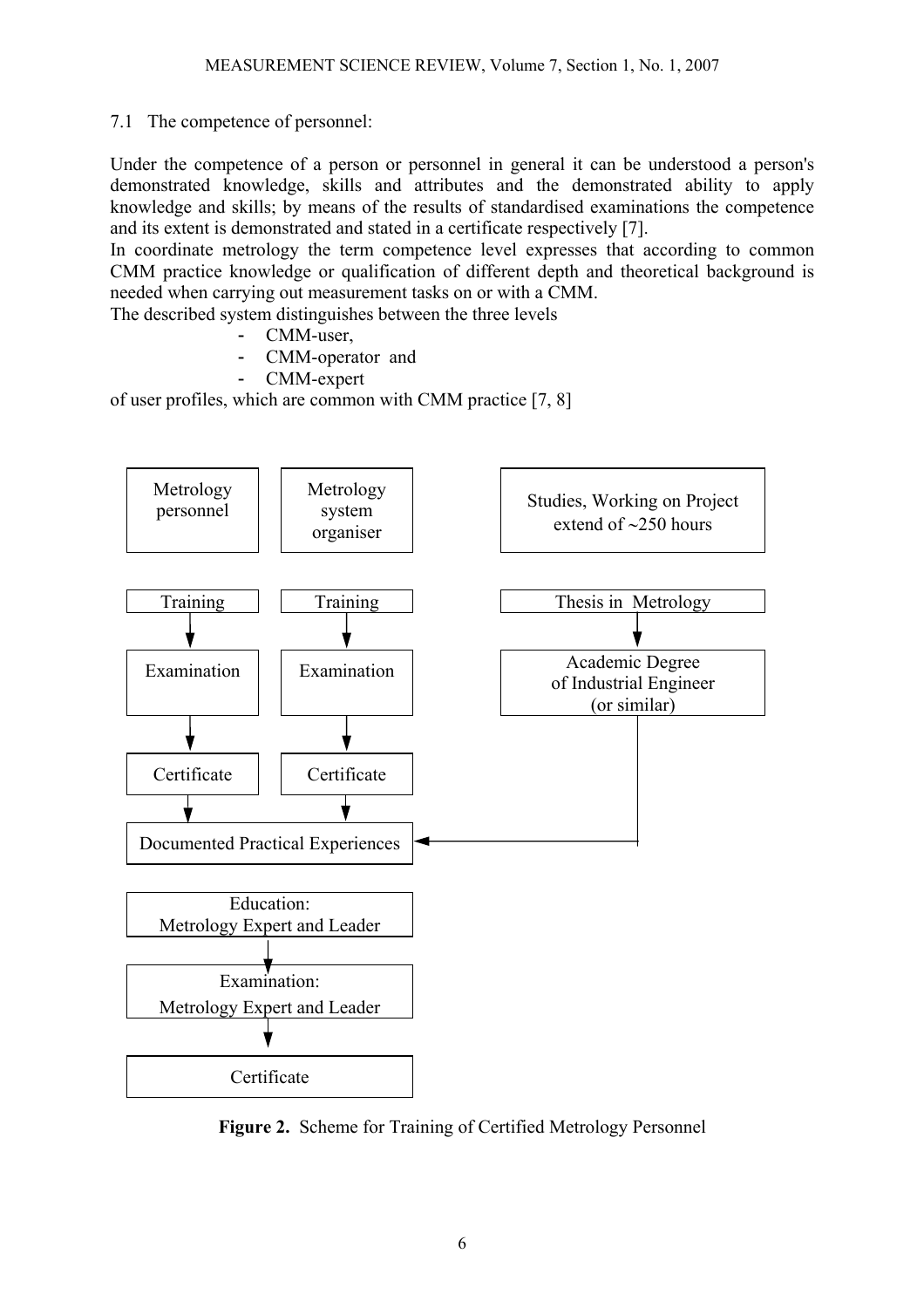7.2 Definition and short description of the three different competence levels of CMM personnel:

CMM-user is a person who is able to carry out measurements on or with a CMM on the basis of already existing measurement programs. This is the lowest competence level of metrology personnel in the area of coordinate metrology.

CMM-operator is a person who is able to write simple CNC measurement programs and modify existing CNC programs, monitor the CMM and equipment and carry out independently measurements with CMMs and evaluation of measurement results respectively. CMM-expert is a person who is able to writing test plans, writing and optimising CNC programs for all measurement tasks, supervising measurements and user qualifications, evaluation of measurement uncertainty and implementing methods of quality management.

## **8 Concluding Remarks**

The certification of personnel working in the field of quality assurance and quality management is very important in industry and economics as well as in the public domain. In Europe exists a harmonised scheme for the international registration and certification of quality personnel that is fully recognised throughout whole Europe.

The Department for Interchangeable Manufacturing and Industrial Metrology of TU-Wien has been successful in being accredited for the registration and certification of quality personnel according to that scheme. This is also important for a University as whole as this opens new possibilities for educational processes at Universities.

Concerning the building of quality personnel within the automation and/or metrology the authors of this contribution have followed the general scheme of building the quality personnel (an example is shown in Fig. 1), proposed by the European Organisation for Quality.

In analogy to the European harmonized scheme for quality personnel the basics of a proposal is described for education, training and certification of metrologists and persons working in specific areas within metrology as there is coordinate metrology whereas the appropriate competences and requirements are described in draft national and international standards being already in the state of finalisation [7, 8].

# **References:**

[1] ISO 9000: Quality Management Systems - Fundamentals and Vocabulary. 2000.

[2] EN ISO 14001: Environmental Management - Specification and Guidance for Use. 1996.

[3] Osanna, P.H., N.M. Durakbasa N.M.: Teaching in Quality Science and High Quality Teaching Processes for Higher Education. Proceedings of the Workshop "Metrological Aspects of the Quality Assurance - Accreditation and Certification in New Millenium, Editor: V. Chudy, Slovak University of Technology - STU, Bratislava, SK, 2001, ISBN 80-968449- 6-2, 117/121.

[4] Osanna, P.H., Durakbasa, N.M.: The Importance of Quality Management Principles for Higher Education at the University and for Industry - University - Co-operation. Proceedings of the Workshop "Quality Management Systems at Universities" (Editors: P. Gabko, P.H. Osanna, F. Reichl), Wien: Abt. Austauschbau und Messtechnik, 2001, ISBN 3-901888-16-0, 25/29